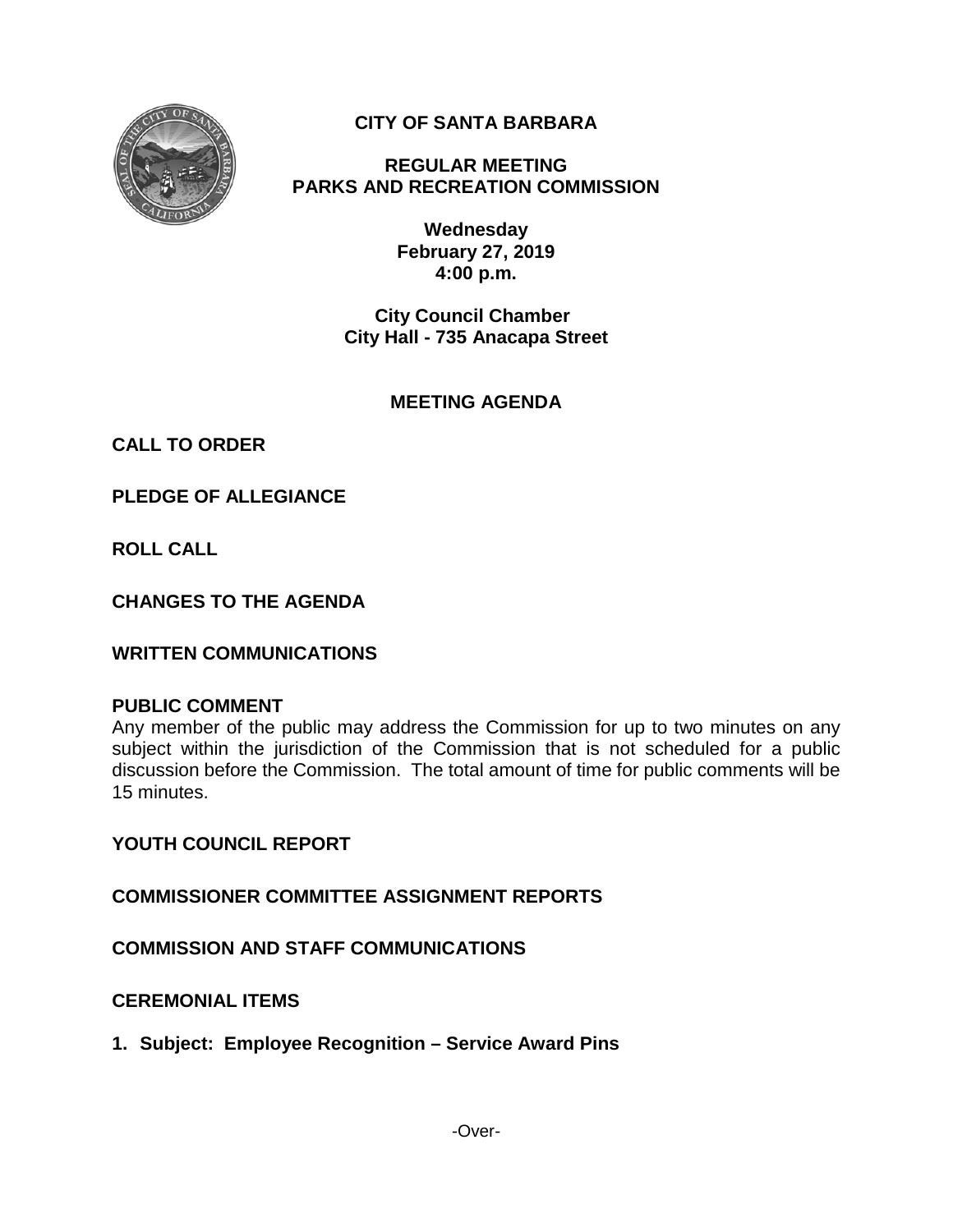### **CONSENT ITEMS**

## **2. Subject: Summary of Council Actions – For Information (Attachment)**

#### **3. Subject: Minutes – For Action (Attachment)**

Recommendation: That the Commission waive the reading and approve the minutes of the Regular Meeting of January 23, 2019.

### **STREET TREE ADVISORY COMMITTEE ITEMS**

Any action of the Parks and Recreation Commission made pursuant to Santa Barbara Municipal Code (SBMC) Chapter 15.20, Tree Planting and Maintenance or SBMC Chapter 15.24, Preservation of Trees, may be appealed to the City Council within ten days, pursuant to provisions of Section 1.30.050 of the Municipal Code.

### **4. Subject: Street Tree Advisory Committee Recommendations – For Action (Attachments)**

Recommendation: That the Commission:

- A. Approve the following Street Tree removal request, with conditions:
	- 1. 17 S. Milpas St. *(1) Ficus microcarpa*, Indian Laurel Fig and *(1) Metrosideros excelsus*, New Zealand Christmas Tree – Martha Degasis, Arcadia Studio, Inc.
- B. Deny the following Street Tree removal request:
	- 1. 1124 Castillo St. *Quercus agrifolia*, Coast Live Oak Eric Behr with AB Design Studio Inc.
- C. Approve the following Setback Tree removal request:
	- 1. 3069 Calle Fresno *Schinus terebinthifolius*, Brazilian Pepper Ken and Janis Blaise
- D. Approve the following Setback Tree removal requests with conditions:
	- 1. 231 Loyola Dr. *Morus alba,* Mulberry Tree Myla and Danny Kato
	- 2. 3040 Samarkand Dr. *Ceratonia siliqua*, Carob Donald Lafler
	- 3. 211 Oliver Rd. *(2) Hesperocyparis macrocarpa*, Monterey Cypress David and Gay Dassler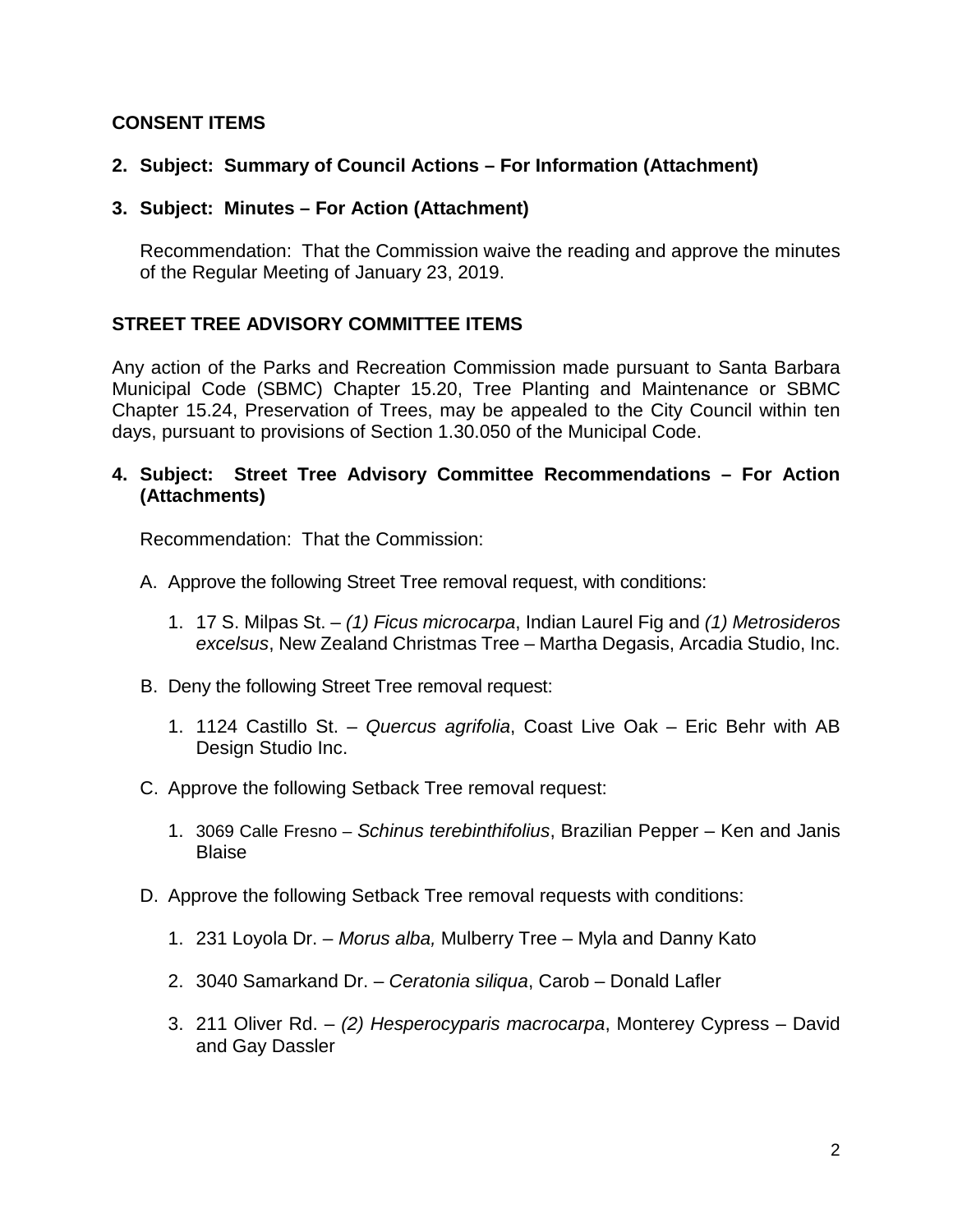- E. Approve the following changes to the Street Tree Master Plan:
	- 1. 2000 block of Grand Ave. species designation STAC
	- 2. 900 block of Carpinteria St. consider Queen Palm as co-designated STAC

### **ADMINISTRATIVE AND STAFF REPORTS**

#### **5. Subject: Director's Report – For Information (Attachment)**

Recommendation: That the Commission receive a presentation on the status of the various Parks and Recreation Department initiatives and activities.

#### **6. Subject: Mid-Year FY 2019 Performance Measures Status Report – For Information (Attachment)**

Recommendation: That the Commission receive a report on Parks and Recreation Department Performance Measures (P3s).

### **7. Subject: Bohnett Park Renovation Project – For Information (Attachment)**

Recommendation: That the Commission receive an update on the Bohnett Park Renovation Project.

# **OLD BUSINESS**

#### **NEW BUSINESS**

#### **8. Subject: De La Guerra Plaza Revitalization Project – For Action (Attachment)**

Recommendation: That the Commission receive a brief presentation on the proposed De La Guerra Revitalization Project and appoint two members of the Commission to the De La Guerra Plaza Revitalization Subcommittee.

#### **9. Subject: Advisory Committee Liaisons – For Action (Attachment)**

Recommendation: That the Commission review and consider advisory committee liaison appointments.

# **ADJOURNMENT**

**REPORTS:** Copies of documents relating to agenda items are available for review in the City Clerk's Office at City Hall, 735 Anacapa Street, at the Parks and Recreation Administrative Office at 620 Laguna Street, or online at the City's website [\(http://www.SantaBarbaraCA.gov\)](http://www.santabarbaraca.gov/). Materials related to an item on this agenda submitted